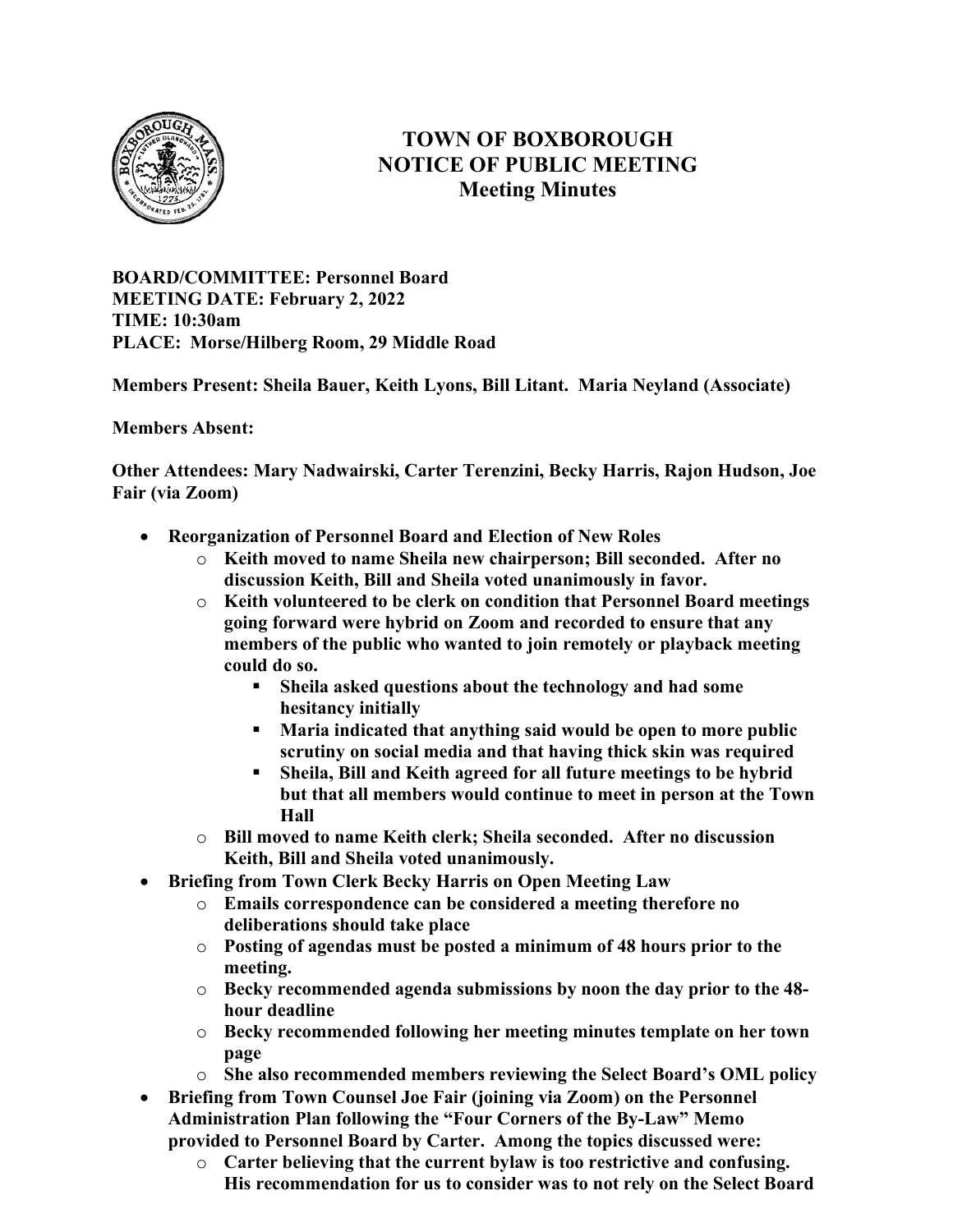for so much and think about allowing the Personnel Board the ability to make more decisions following the guidelines of the by-law itself. (ref. to VI, S8)

- o Joe briefed that the Personnel Board does not have the authority to play a role in discipline (ref to XIV and XV, S1)
- o Discussion around making steps more guaranteed based on performance and not subject employees being the subject of budget balancing. (ref. V, S7)
- Discussion on Allocation of a new position. Carter threw out some ideas on how the town and the Personnel Board could consider improvements on how to allocate new positions without having to wait for ATM. One example would be consideration to allowance for mid-year corrections then have position ratified and not guaranteed until ATM approval. Carter used the Town of Concord as an example and that he would get us that information.
- Out of Class Pay (ref VI, S9) subject of Lt. O'Brien filling in as Acting Police Chief but overall need to address Out of Class Pay overall.
	- o Carter suggested that an employee covering a higher position would begin receiving out of class pay if the length of time covering the role extended beyond two weeks.
	- $\circ$  Carter recommended a rate of 5% out of class pay for Lt. O'Brien. After questions from Keith and Bill around how Carter arrived at that amount the board was satisfied
	- $\circ$  Keith moved the motion to provide Lt. O'Brien with 5% out of class pay which would be retroactive to his taking on the additional responsibilities. Sheila seconded; Bill, Keith and Sheila agreed unanimously
- Carter briefed on a need for a clear reclassification process (Change in Duties) with more definitely being better. Spelled out. Suggested to add a reclassification definition with a few changes based on the promotions definition that already exists.
- Agenda Item 8 passed/not discussed. "Discussion and re-vote, but only if needed, regarding the Classification and Compensation Schedule."
- Carter suggested changes to current Job Description template and presented the board with a suggested format
	- o Keith commented that he was ok with the suggested format stating that this is very close to the format he was used to in the corporate world
	- o Bill also agreed that the new format looked good to him but under reasonable accommodations suggested that "may" be replaced with "may/will" after short discussion with Carter on examples that the town may not be able to provide even with some concerted efforts.
	- o Sheila asked questions related to the comparison between old template and new and was happy with Carter's explanations.
	- o Keith moved to accept the new Job Description template as amended by Bill, Sheila seconded; Bill, Keith and Sheila agreed unanimously
- Board elected to target scheduling a public hearing by March 15 to discuss any changes to the Personnel Plan that would be part of the ATM warrant.
- Board passed on approval of the minutes from December 14, 2021, as Bill and Keith were not members of the board at that time and could not approve.
- Rajon provided ATA updates:
	- o Confirmed Town Accountants resignation
	- o Community Services Coordinator resigned earlier in the day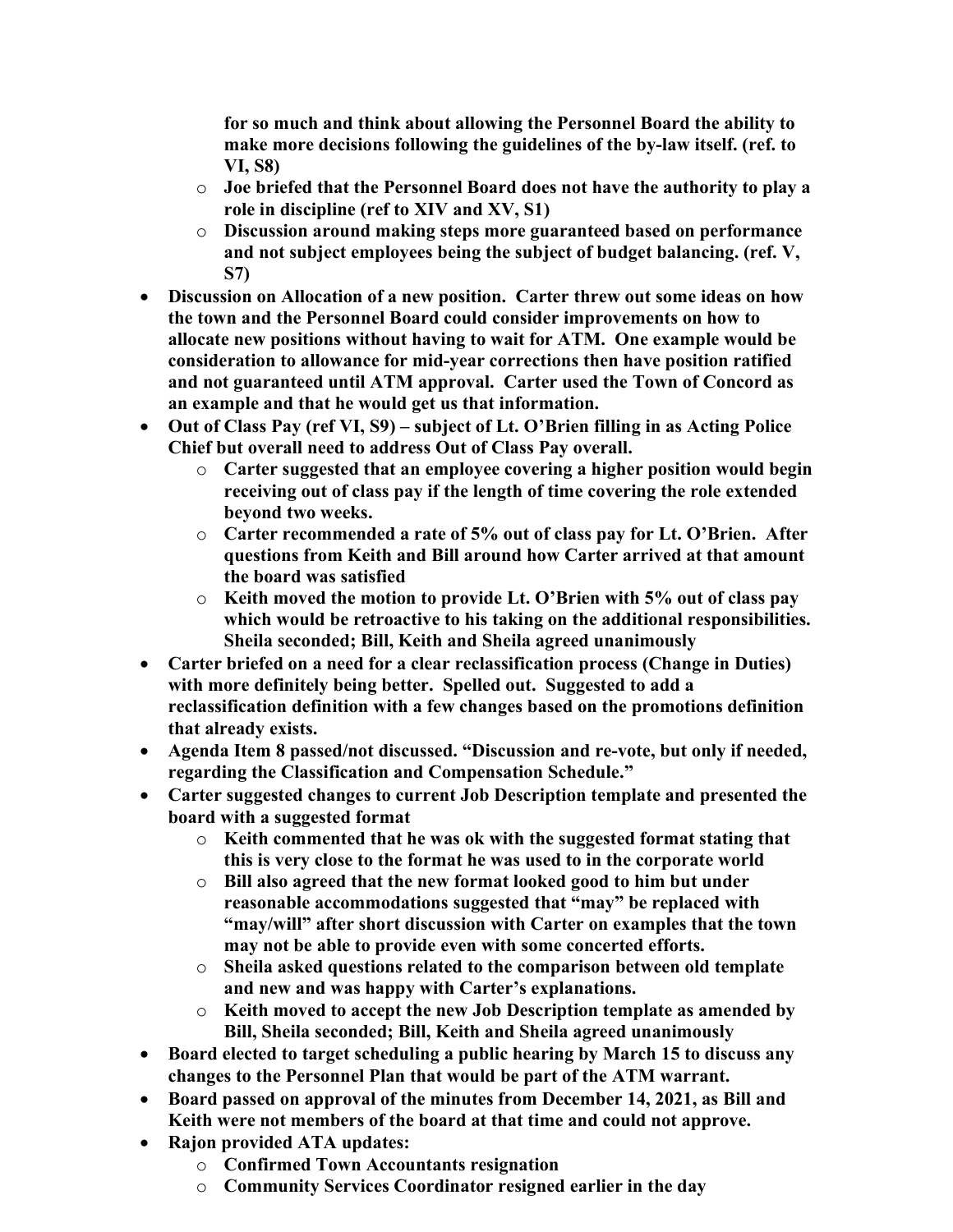- o Town advertised two positions
	- Admin Asst Treasurer/Collector
	- Admin Asst Recreation Commission
- o Department heads are reported to be feeling overwhelmed with being overworked and not enough help to do everything
- o Keith brought up how important it is to ensure that exit interviews are taking place whenever possible
- Board members agreed upon dates and times for next two Board meetings
	- o February 11, 2022, at 10:30am
	- o February 18, 2022, at 10:30am
- Keith made motion to adjourn at 12:16, Sheila seconded. Bill, Keith and Sheila voted unanimously to adjourn.

List of Documents/Exhibits used

- February 2, 2022 Agenda
- Personnel Administration Plan
- Memo from Carter to Personnel Board dated Jan 31, 2022 re: "Four Corners of the By-Law"
- Memo from Carter to Personnel Board dated Jan 31, 2022 re: "Out of ClassPay & Related Items
- Memo from Carter to Personnel Board dated Jan 31, 2022 re: "Discussion Points for Amendments:
- Draft new Job Description Template "Town of Xxxxxxxxxx, MA"

Respectfully submitted,

Keith Lyons Clerk, Personnel Board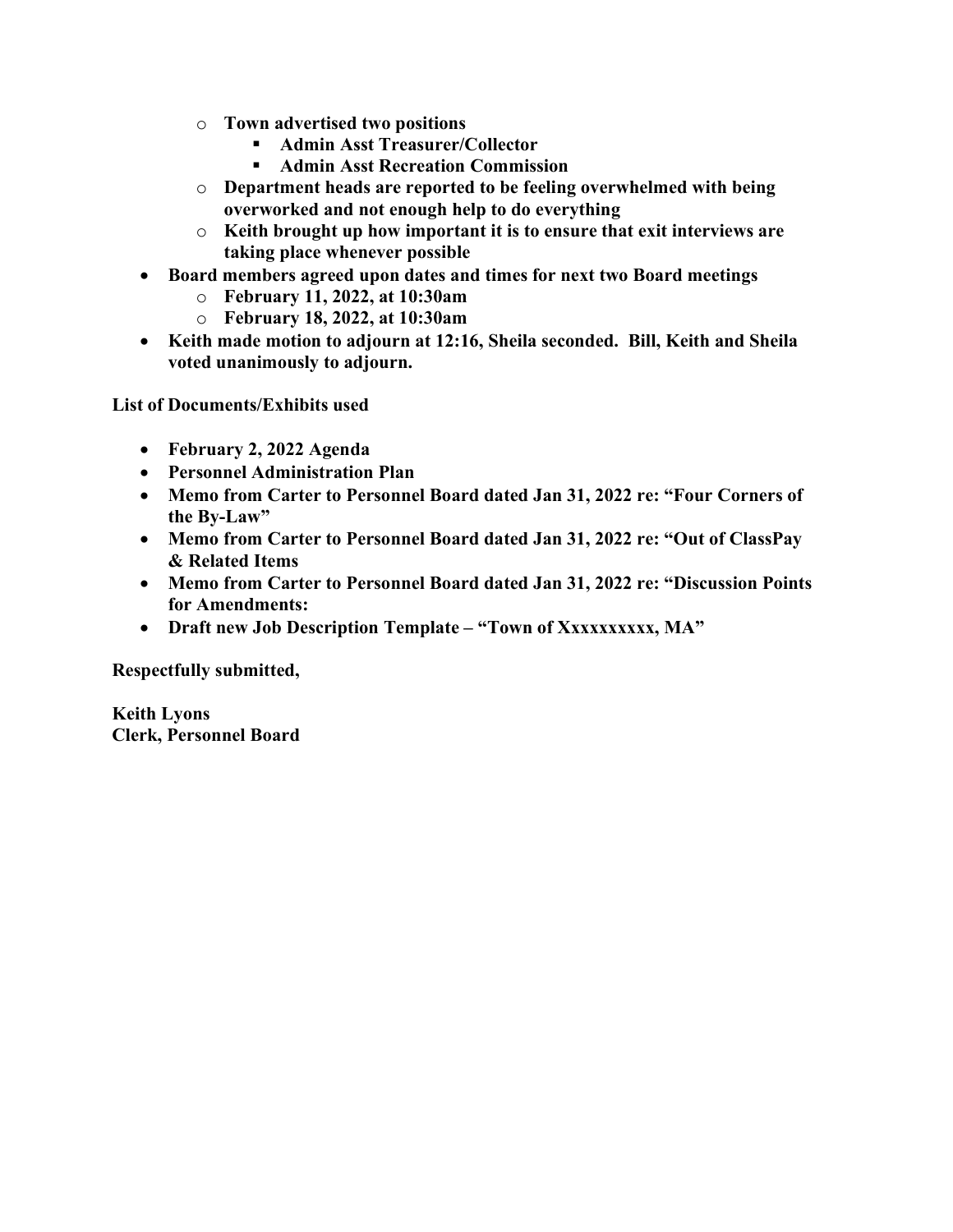

 **BOXBOROUGH SELECT BOARD** 29 Middle Road, Boxborough, Massachusetts 01719 Phone: (978) 264-1712 **·** Fax: (978) 264-3127 [www.boxborough-ma.gov](http://www.boxborough-ma.gov/)

| Wesley Fowlks, Chair |                                              | Leslie Fox, Clerk | John Markiewicz | Jennifer Campbell | Diana Lipari |  |  |  |
|----------------------|----------------------------------------------|-------------------|-----------------|-------------------|--------------|--|--|--|
| <b>MEMORANDUM</b>    |                                              |                   |                 |                   |              |  |  |  |
| To:                  | Personnel Board                              |                   |                 |                   |              |  |  |  |
| From:                | Carter Terenzini, Interim Town Administrator |                   |                 |                   |              |  |  |  |
| Subject:             | Four Corners of the By-Law                   |                   |                 |                   |              |  |  |  |
| Date:                | January 31, 2022                             |                   |                 |                   |              |  |  |  |
| CC:                  | R. Hudson; J. Fair                           |                   |                 |                   |              |  |  |  |
|                      |                                              |                   |                 |                   |              |  |  |  |

With the turnover on the Personnel Board (the Board) and the entry of an Assistant Town Administrator to act – to a great degree – as an HR Director; we are in a new environment and I thought it might be useful to have Counsel brief the Board on what its roles and responsibilities are w/in the four corners of the Personnel Administration Plan (Plan).

**In Article IV s 1** it states that "The Plan shall be administered by the Personnel Board…". In simplest terms, if the matter is not in the Plan it is not the province of the Board. In fairness to the Board, there have been times in the past when the Board was asked to take on additional duties or saw an area in need of being addressed and stepped in to do it. In this new environment I do believe that may be some of the cause of recent tensions between the several Boards and we seek to work with the Board in a collaborative style respecting your role and seeking your counsel while carrying out our staff responsibilities from a global view of the organization at large.

In Article IV s 3 it allows the Board to "... establish such policies, procedures, and regulations as it deems necessary for the administration and maintenance of the Plan including the schedules annexed thereto." Here again if the matter is not in the Plan it is not in the province of the Board. Further, any such "… policies, procedures, and regulations…" are "… subject to review and approval by the Select Board *(the SB)*." Frankly I think that is a bit of micro-management (Does the SB really need to approve a policy or procedure on how to set up the template for job descriptions) I believe could be addressed in this new environment. Further I would posit that unless it is a "policy, procedure or regulation" or it is expressly provided for in each section ("… with the approval of the SelectBoard…"), the Board does not need subsequent approval of every action it takes. In my view, the SB needs a primer on this point to eliminate confusion.

**In Article IV s 7**; the Board is charged with the responsibility to "… establish and maintain a Position Classification Plan." Similar to the requirements for establishing a "rule, policy or regulation", this would be subject to review and approval by the SB. More importantly, the procedure in Boxborough has been to have this approved by the Town Meeting (Article VI s. 10).

**In Article V s. 3;** the Board "…with approval of the Select Board shall allocate the position to one of the classes in the position classification plan." It goes on to say that "If a suitable class does not exist, the Department Head or other supervisor shall recommend the establishment of a new class in accordance with the provisions of Section 7 of this Regulation **and allocate the position to it**." Notably it is not the Board that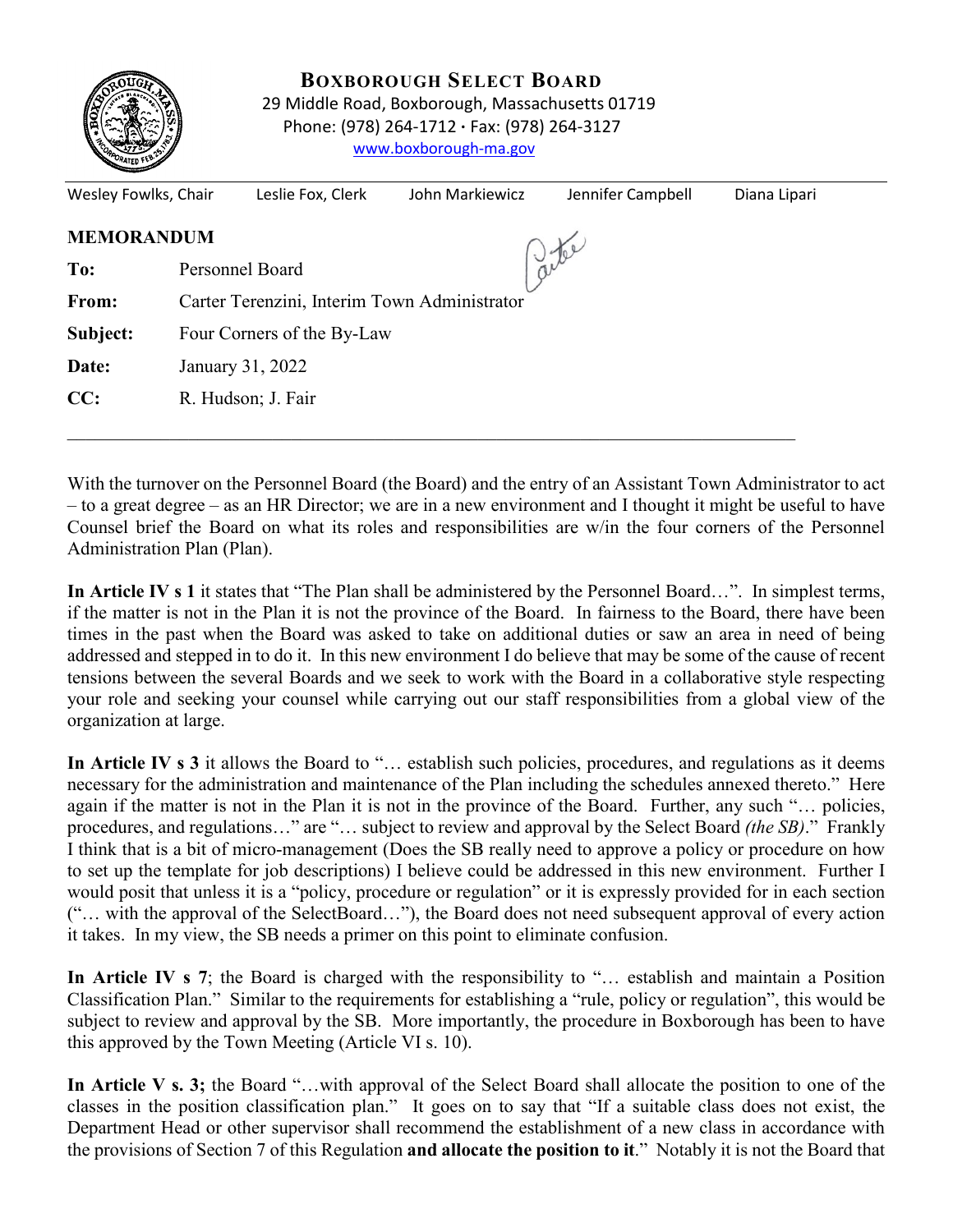makes this determination in accord with the Plan and it does not expressly allow for any mid-year effective date of such allocation (subject to approval at the Annual Town Meeting (ATM)). I believe those omissions should be addressed

In Article 4 s 4; the Board Section 4. it is provided that Department Heads (DHs) may/shall submit new job descriptions periodically as events demand and – in sectin c. - that **"… the Board may require DHs to submit them on a periodic basis (or any time it has reason to believe that there has been a change in the duties and responsibilities)** and during a periodic general review of the position classification plan from time to time.

In Article IV s. 7; it is provided that, "Each time it appears desirable to establish a new class of positions or to abolish a current class of positions, the Personnel Board shall propose such change by modifying the Schedule for approval at Town Meeting." Please see my ending note in Article IV s 3 above.

**In Article VI s 1 b**; the Chair of the Board is granted an effective veto, together with the Chair of the SB or Board of Library Trustees (BoLT) on any starting pay rate above Step1. [Note: While it may seem insignificant, this adds time to an already competitive recruitment process - and not meaning any disrespect – substitutes the judgment of lay people for professional staff who should be more intimately familiar with the market place on an on-going basis. I would suggest the TA be given the ability to do what they feel needs to do and then make a report so there is a check should it become to appear there is a pattern of over offering to new hires. This would be similar to s 4 where "**The rate of pay will be** set by the Department Head and **reviewed by the Personnel Board**." "When an employee is demoted to a lower class position…" and s. 6 where "The Department Head will establish **the rate**, which **will be reviewed by the Personnel Board**." when an employee is reinstated.]

In Article VI s. 7 the Board is charged to "... consult..." with the SB on the matter of annual steps. [Note: I fear not all ideas for change were included in the so-called "Amendment" memo. I urge the Town to allow Steps every year subject to a positive review. This is a positive step in recruitment and retention and may keep the one last set of non-unionized employees from unionizing.]

**In Article VI s. 8** the Board is responsible "…with the approval of the Select Board… for administering the pay plan for all positions." [Personally I find the level of SB interaction/approval confusing and in need of being cleaned up to eliminate confusion.]

**In Article VI s. 9** the Board is "…responsible for interpreting the application of the plan to all pay problems that are not specifically covered by this regulation, using the principles expressed herein as a policy guide."

**In Article VI s. 10** the Board is charged with completing "… a review of the pay plan and… submit*(ting)* recommended amendments." Prior to the annul submission of their budget.

**In Article XIV** there is a detailed procedure spelled out for an employee being placed upon probation, suspended or discharged and s. 10 spells out the role of Employee Appeal at Step 2 of the grievance process (Article XV). Step 2 of the grievance process bypasses the Personnel Board.

**In Article XV s 1** "A grievance/complaint is defined as any dispute between an employee and the Town concerning the meaning, interpretation, or application of an express and specific provision of this document." The role of the Board is to determine if the Plan has been applied properly regarding non-disciplinary matters. While the Board may feel it useful dialogue to have a general discussion of its "sense of the review" of any disciplinary matter, with the TA or DH, Counsel's read of Article XIV, Sections 2 and 10 is that the Personnel Board is not tasked with a role in grievances filed by employees in connection with disciplinary matters. Instead, any grievance appeal of a disciplinary matter would begin at Step 2 and bypasses the Personnel Board at Step 1 as set forth in Article XIV, Section 10.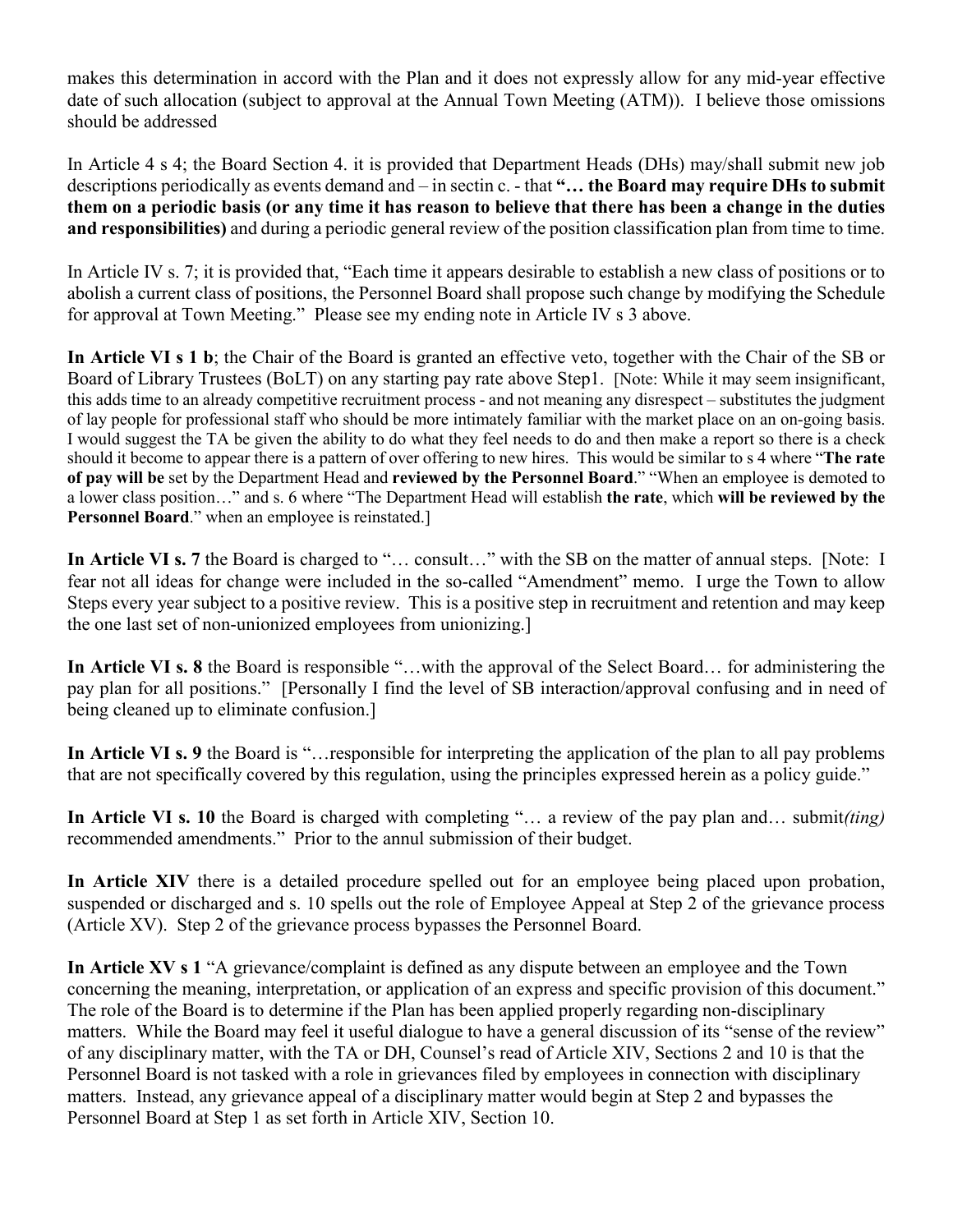# **Town of Xxxxxxxxxx, MA**

**POSITION: DEPARTMENT:**

#### **FLSA STATUS: Non-Exempt REPORTS TO:**

#### **GENERAL SUMMARY:**

Assists the Town Accountant in the performance of their statutory and other defined duties. Perform accounting, technical and administrative work; maintain and process Town payroll and accounts payable; assist with the compilation of the annual Town budget; all other related work as required.

#### **SUPERVISION SCOPE**

#### **SUPERVISON RECEIVED**

#### **SUPERVISION EXERCISED**

None beyond the occasional training of new employees in the fundamentals of the job or to participate in cross-training of other employees.

### **ESSENTIAL DUTIES AND RESPONSIBILITIES**

- Process payroll warrant by receiving time sheets, correcting clerical errors and coding as needed, calculating periodic changes, including changes from Employee Action Forms, prepare and process payroll checks and direct deposits for net amounts due the employee, prepare and process reports and filings on employee withholdings and employer contributions including maintaining and verifying leave records, for subsequent approval by Board of Selectmen and Treasurer/Collector.
- Process accounts payable warrant by creating and maintaining the master vendor list, and individual supplier and contractor files and accounts (e.g. W-9, insurance certificates, etc), processing supplier invoices from departments correcting clerical errors and coding as needed, prepare warrant for subsequent approval by Board of Selectmen and Treasurer/Collector.
- Signs and authorizes Town Payable and Payroll Warrants as Acting Town Accountant in the absence of the Town Accountant.
- Respond to inquiries from vendors and departments regarding outstanding/paid invoices. Recommends or reconciles disputed items and research/provide detailed reports as appropriate.
- Prepare and distribute monthly revenue and expense report.
- Prepare year end Draft of 1099's, W-2, and similar filings for review and authorization of release by the Accountant.
- Coordinate the annual compilation of the GASB 34 reporting and fixed assets inventory for insurance coverage purposes.
- Coordinate purchase of, filing claims for, tracking of the status of, and audits of worker's compensation, property-liability and other such insurance coverage.
- Compile, track and/or respond to numerous community comparison surveys and various internal tracking reports as requested
- Assist with the preparation of the annual budget and audit.
- Act as employee benefits and deductions coordinator, initial sign-ups, changes in status, open enrollment, coordination of claims with vendors, and assisting employees as may be necessary. Coordinate employee issues with department managers and state agencies. Process invoices for benefit expenditures.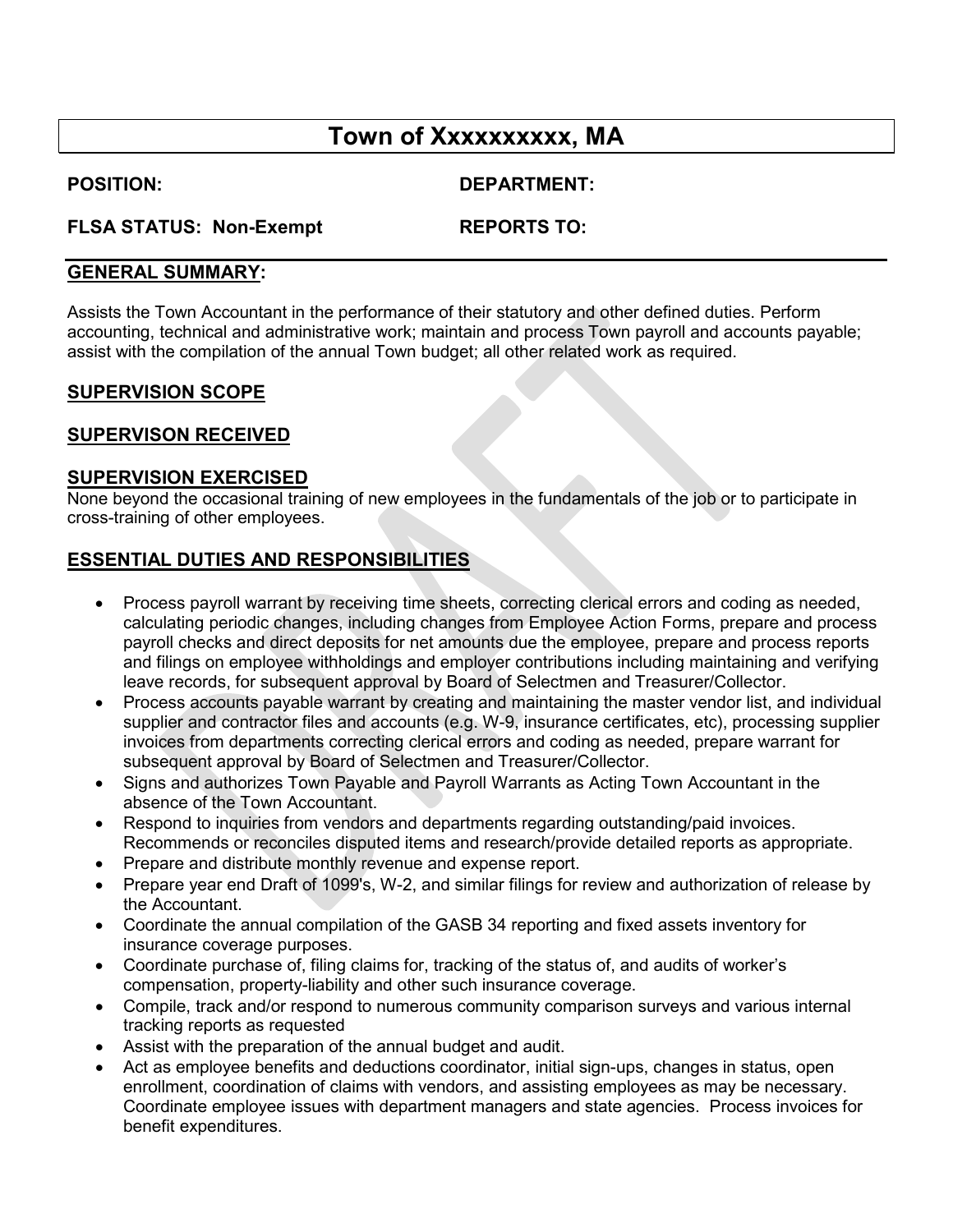- Receive and refer initial office visitor and telephone inquiries; provide response where no decision making above job duties is required.
- Process and distributes in-coming and out-going mail.
- Order necessary office supplies.
- Maintain Town's Web site pages for the unit.
- Organize and maintains files and records for the unit.

## **OTHER DUTIES AND RESPONSIBILITIES**

The duties listed above are intended only as illustrations of the various types of work that may be performed. The omission of specific statements of duties does not exclude them from the position if the work is similar, related, or a logical assignment to the position.

### **REQUIRED MINIMUM QUALIFICATIONS**

#### **Education and Experience**

Associates Degree in Accounting or Business.

And

Three years of administrative support and bookkeeping experience in a general office environment. **Or**

Any equivalent combination of education, training and experience which demonstrates possession of the required knowledge, skills and ability.

#### **Preference is given to those with advanced degrees and municipal experience**.

### **REQUIRED LICENSING AND CERTIFICATION**

None.

#### **Preference is given to those registered as a Notary Public**

# **DESIRED KNOWLEDGE, SKILLS AND ABILITIES**

- Knowledge of generally accepted administrative, budgeting, and accounting principles and practices.
- Knowledge of math, proper spelling and grammar.
- Knowledge of standard office practices and procedures, modern office equipment, and computer systems and applications including word processing, payroll, accounting, spreadsheet, database, desktop publishing and information systems applications.
- Knowledge of Federal and State laws with respect to labor law and human resource practices.
- Skill in computer, secretarial and clerical functions.
- Skill in data entry.
- Skill in oral and written communication.
- Skill in organization.
- Ability to pay attention to detail and perform detailed work involving written and numerical documents and data and to make arithmetical calculations rapidly and accurately.
- Ability to follow directions, plan and organize one's time and set priorities using independent judgment under limited supervision.
- Ability to maintain professionalism at all times, while occasionally working under pressure and within time constraints.
- Ability to express ideas clearly, both orally and in writing.
- Ability to maintain the utmost confidentiality of unit activities and information.
- Ability to identify and analyze financial issues and suggest problems and initiate solutions
- Ability to establish and maintain effective working relationships and resolve conflict with fellow employees Vendors and Various State Agencies and the public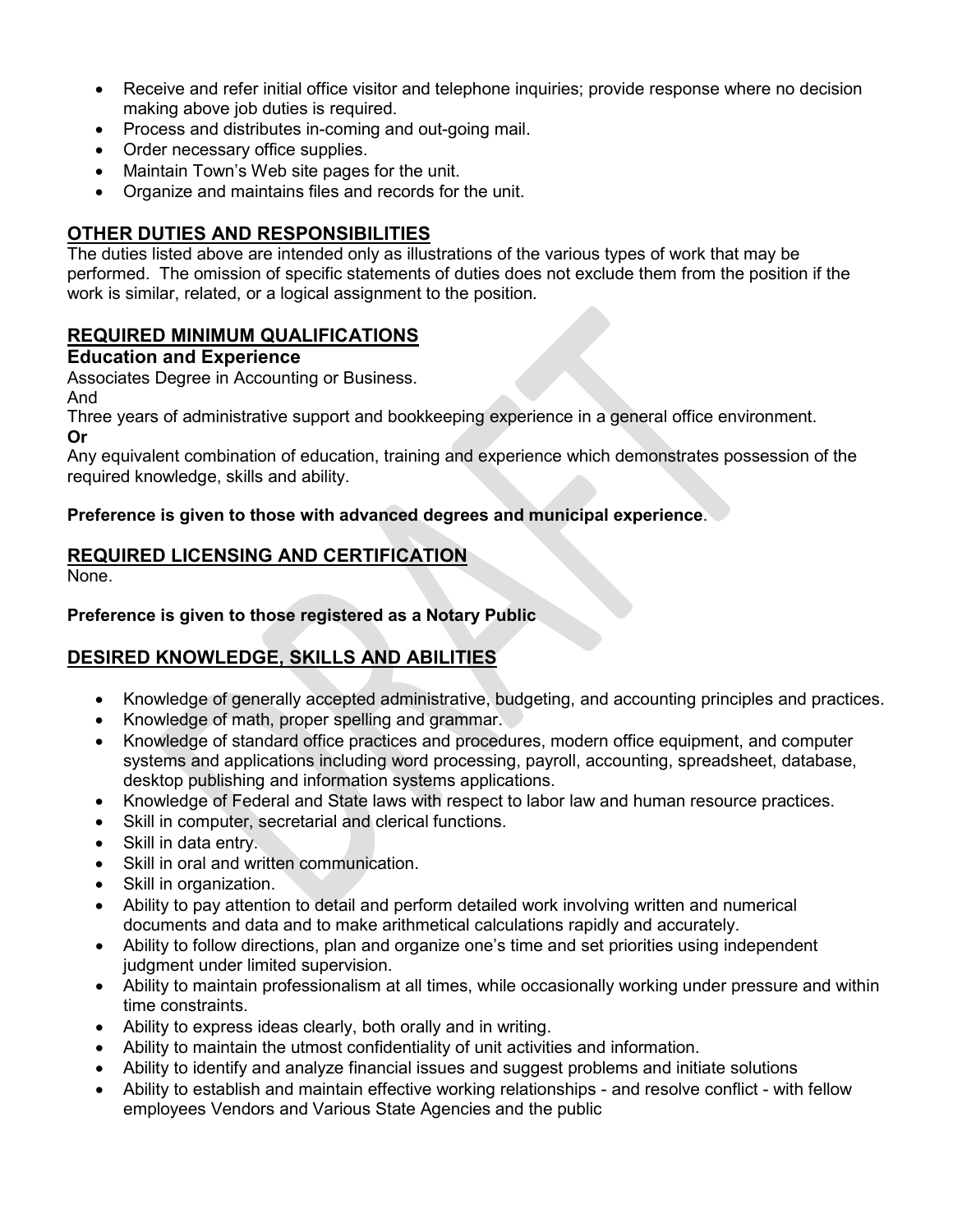#### **TOOLS AND EQUIPMENT USED**

Computers, calculator, copier, fax machine, phone and other general office equipment.

#### **PHYSICAL REQUIREMENTS**

Frequently required to use hands to handle or feel objects, tools, or controls, and reach with hands and arms. Frequently required to sit, talk, and listen. Specific vision requirements include close vision, distance vision, and the ability to adjust focus. Occasionally carries and/or lifts items, weighing no more than 25 pounds. Requires access to other Town departments.

*The physical demands listed are representative of those that must be met by the employee to successfully perform the essential functions of this job. Reasonable accommodation may be made to enable individuals with disabilities to perform the essential functions of the job.*

#### **WORK ENVIRONMENT**

The work environment characteristics described here are representative of those an employee encounters while performing the essential functions of this job.

Work is primarily performed in a fixed daytime interior office setting occasionally under pressure of time constraints to meet necessary deadlines. This is a multi-tasking environment with frequent interruptions to respond to requests for services from town employees; which requires the ability to function cognitively at a high level and sometimes under stress.

Occasional night meeting attendance is required. Occasional travel to offsite and exterior locations may be required.

Reasonable accommodations may be made to enable individuals with disabilities to perform the essential functions of the position, unless such accommodations would pose an undue hardship on the Town.

**This Job description does not constitute an employment agreement or contract between the employer and the employee and is subject to change by the employer as the needs of the employer and requirements of the job change.** 

**Recommended:**

**Approved (Name):**

**Approved (Date):**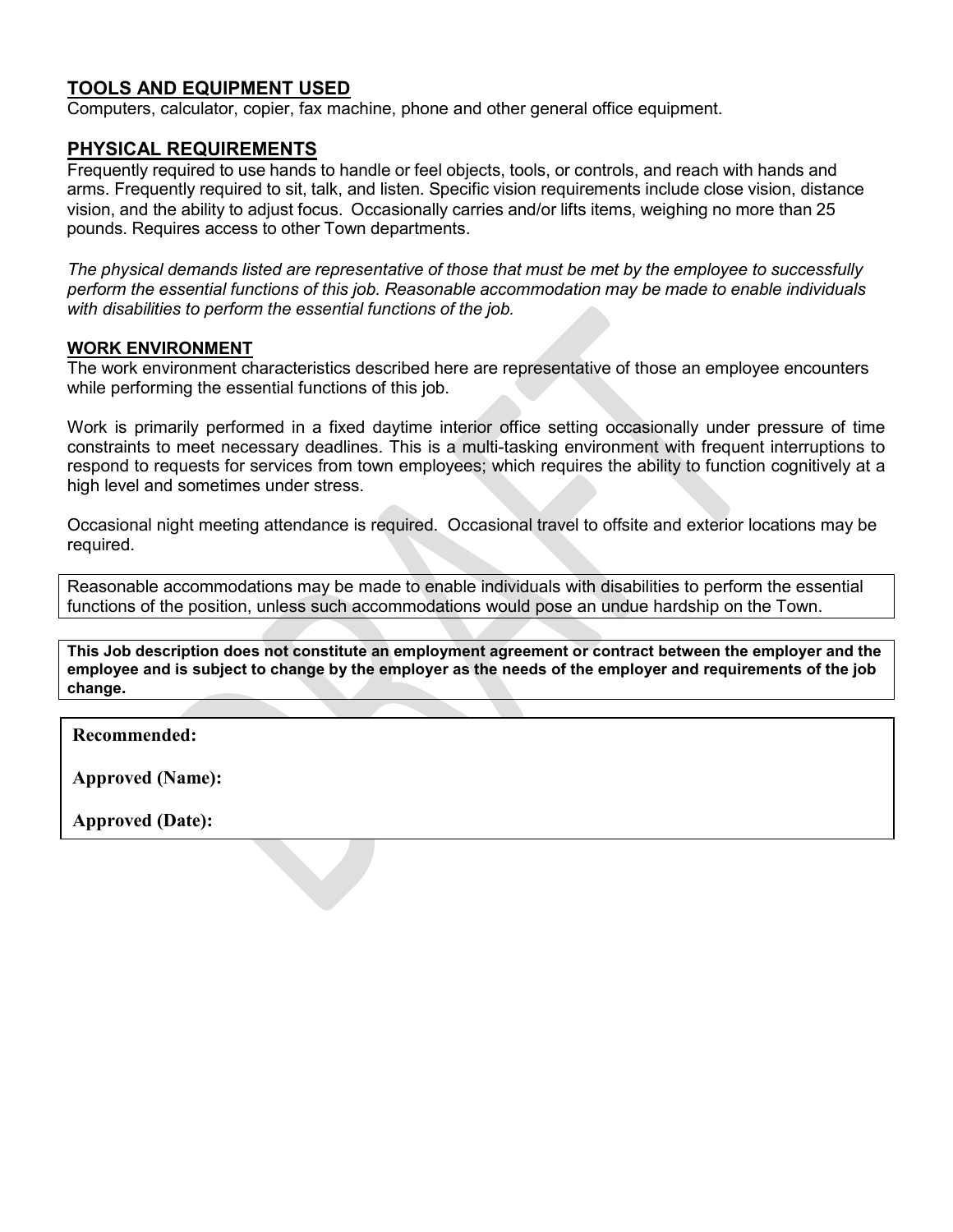

## **BOXBOROUGH SELECT BOARD**

 29 Middle Road, Boxborough, Massachusetts 01719 Phone: (978) 264-1712 **·** Fax: (978) 264-3127 [www.boxborough-ma.gov](http://www.boxborough-ma.gov/)

| Wesley Fowlks, Chair |                                              | Leslie Fox, Clerk  | John Markiewicz | Jennifer Campbell | Diana Lipari |  |  |
|----------------------|----------------------------------------------|--------------------|-----------------|-------------------|--------------|--|--|
| <b>MEMORANDUM</b>    |                                              |                    |                 |                   |              |  |  |
| To:                  | Jele<br>Personnel Board                      |                    |                 |                   |              |  |  |
| From:                | Carter Terenzini, Interim Town Administrator |                    |                 |                   |              |  |  |
| Subject:             | Out of Class Pay & Related Items             |                    |                 |                   |              |  |  |
| Date:                | January 31, 2022                             |                    |                 |                   |              |  |  |
| CC:                  |                                              | R. Hudson; J. Fair |                 |                   |              |  |  |
|                      |                                              |                    |                 |                   |              |  |  |

The current Personnel Administration Plan (the Plan) does not have a provision for paying reduced full time or part-time employees a differential for when they are being stretched beyond the normal and ordinary work that they do (i.e. Out-Of-Class). The only provision is for full-time employees:

Article VI S. 2. b. Any regular full-time employee specifically assigned by the Department Head to a higher hourly rated position for the purpose of fulfilling all of the duties of that position for full shift or more, i.e. temporarily promoted, shall be paid at a rate equal to the rate of the higher position but no more than step 3. However, the employee shall not suffer a reduction in pay.

This has proven problematic of recent when we had a Department Assistant doing the work formerly done by the Treasurer/Collector (payroll) and now again when we have the Lieutenant standing in the stead of the Police Chief. The Lieutenant is a Grade 16 and you have not placed the higher paid positions of Chief (2) and DPW Director on the scale. Additionally, the years of service of the Lieutenant would most likely mean he is forced to do all of the additional work for nothing as it is likely he might be at or above Step 3 of any higher paid grade. Finally, the current provision does not account for the fact that many senior employees – for whom a junior position might stand in for – do take a vacation of up to two weeks in the normal course of events.

We would like to ask you to use your authority under Article VI S 9 to follow the precedent you set for the Department Assistant filling in for the Treasurer/Collector by setting the Out-Of-Class pay at 5% of their current pay for the time after two weeks during which they have stood in the stead of their senior department head.

#### **For the longer term; we would propose the following amendment to the Plan:**

"Whenever at the direction of the Town Administrator, or at the direction of the Department Head with the consent of the Town Administrator, an employee is assigned